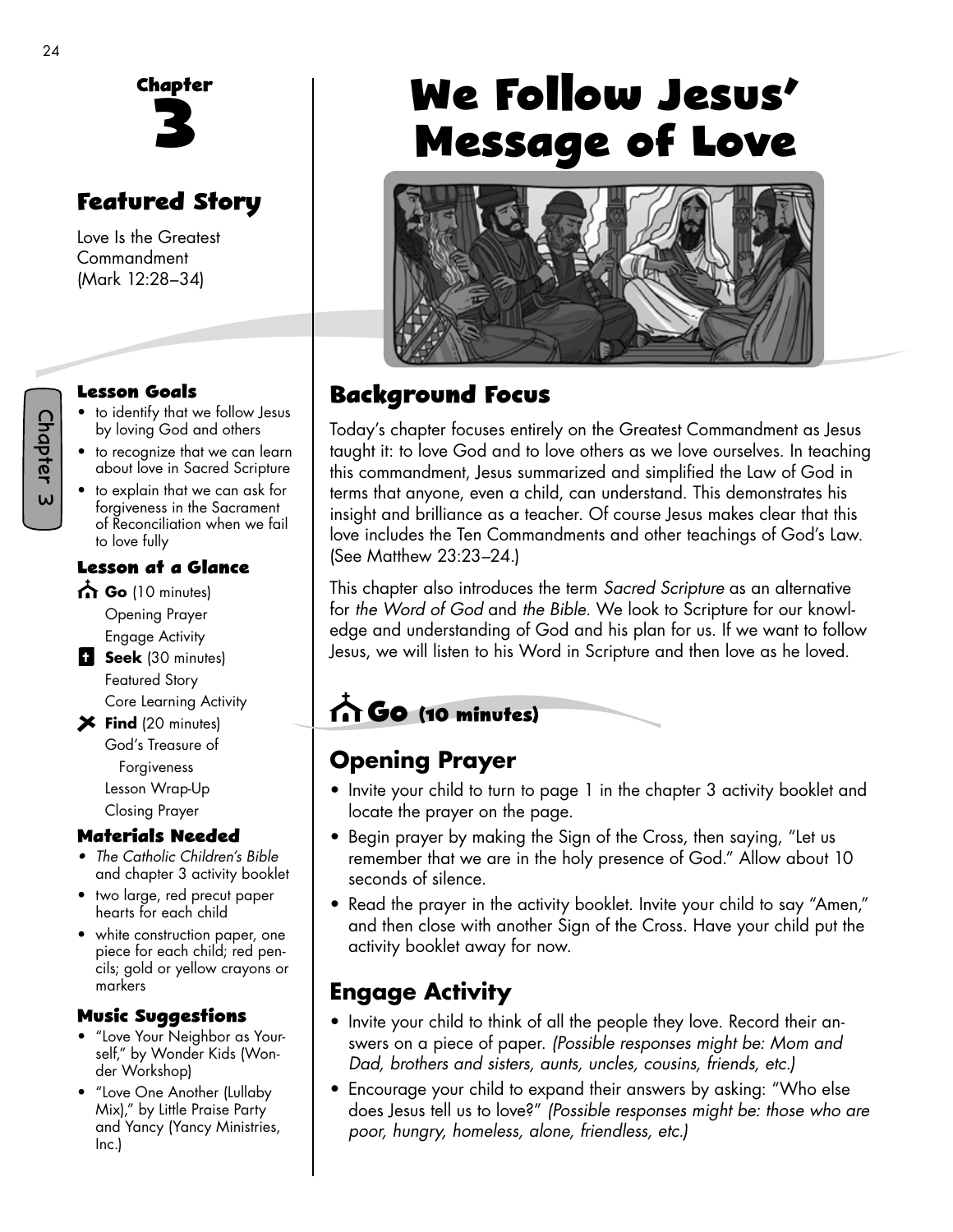- Ask your child to read over the list and add any other people they can think of. *(Suggestions: people who are disabled in some way, people who are gravely ill, people in prison.)*
- Congratulate your child on thinking of so many people to love. Explain that in this chapter we will learn more about the greatest commandment that Jesus gave us: the commandment of love.

# **Seek (30 minutes)**

### **Featured Story**

- Invite your child to find Mark 12:28–34 in *The Catholic Children's Bible* (pages 1554–1555).
- Direct your child to turn the page to the Featured Story on page 1556 and place an "I found it!" sticker on the page. Tell them that the words between the leaves on the page are a shortened version of the Scripture story on the previous pages.
- Ask your child to look at the artwork on pages 1556–1557. Invite them to describe what they see in the artwork.
- Read aloud the title of the Featured Story and then the Bible story. After reading, ask several questions to check for comprehension, such as these:
	- ¾ Who came to Jesus with a question? *(A teacher of the Law. "The Law" is God's Law that he gave to Moses on Mount Sinai.)*
	- ¾ What question did this teacher ask? *("Which commandment is the most important of all?")*
	- ¾ Jesus replied with two important commandments. What was the first one? *(To love God with all our heart, soul, mind, and strength.)*
	- ¾ What is the second important commandment? *(Love your neighbor as much as you love yourself.)*
- Have your child turn to page 2 in the activity booklet and complete the activity with their Bible open. *Answers: 1. 6, 2. 5, 3. 9, 4. 3, including infant, 5. hanging clothes on a line, 6. a baby, 7. orange, 8. a bundle of sticks*

#### **Understand It!**

- Read Understand It! on page 1557 to your child.
- Invite your child to summarize what they just heard, asking them key questions about the reading to check for comprehension.
- Review these key points:
	- ° At the end of our lives, Jesus will not care how much money we made or how smart we are. He will ask us, "How much did you love?"
	- ° The greatest thing we can do in life is to love God with all our heart, and to love our neighbor as much as we love ourselves.
	- ° When we love, we are like God. Loving God and others is so important that God made it a law.
- Follow the suggestion in the last paragraph of Understand It! Lead a spontaneous prayer in these or similar words:
	- ¾ "God, fill our hearts with your love more and more. Help us to grow in love for you. Help us to grow in love for our families, our friends, our neighbors, and all people everywhere. Amen."

#### **Live It!**

- Invite your child to read Live It! on page 1557, or read it aloud yourself.
- Give two red paper hearts to your child, and ask them to follow the directions in Live It!
- Allow your child to display the paper hearts in a special place.

#### **Tell It!**

- Ask your child to look at the images in Tell It! on page 1557.
- Act out the Tell It! frames with your child by speaking the short dialogue pictured.
- Have your child use some of the smaller stickers to mark parts of the Featured Story pages that capture their interest. Remind them to save enough stickers to use on the remaining chapters.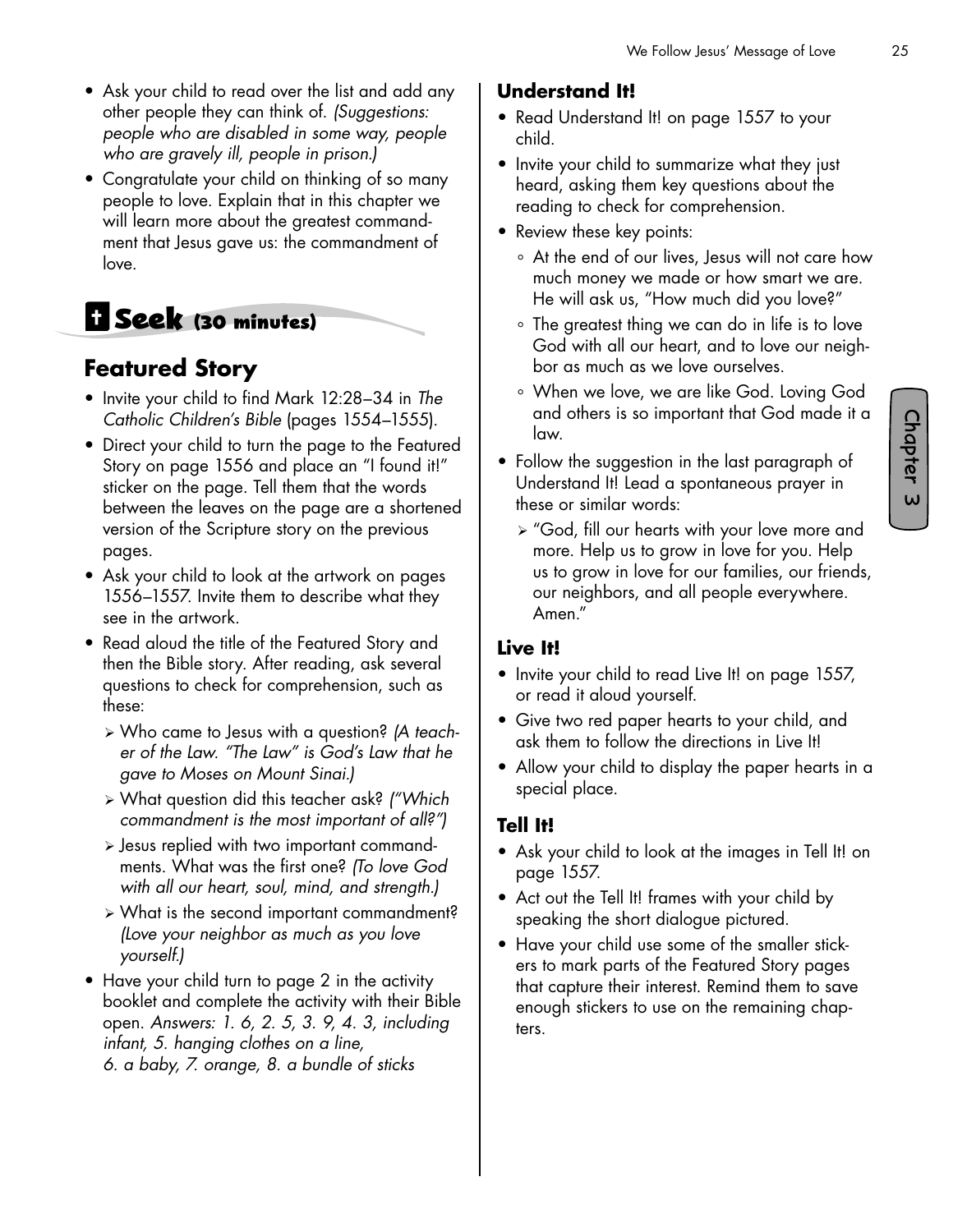# **Core Learning Activity**

#### **The Greatest Commandment Booklet**

- Explain that because we follow Jesus we want to follow the Law of Love he gave us, the **Greatest Commandment**. We can make a reminder of this law to take home. We can make it look like a page from the Bible.
- Give your child a piece of white construction paper and a red pencil. Help your child place the paper horizontally in front of them and fold it in half, from side to side. Then have them reopen the paper so the crease is in the middle of the paper, running from top to bottom. On the left half of the paper, have them write "LOVE GOD" in capital letters at the top. Have them continue with the words "with all your heart, with all your soul, with all your mind, and with all your strength." On the right half, have them write "LOVE YOUR NEIGHBOR" at the top and continue with "as you love yourself."
- Ask your child to close the page to create a cover. On the cover, have them print in gold or yellow crayon or marker, "THE GREATEST COM-MANDMENT." They may draw an outline in red around these words.
- Ask your child to share why loving God and our neighbor is so important. *(Responses might include: Because Jesus gave us this commandment; because when we love we are like God; because when we love we follow God's Law.)*
- Invite your child to consider how this Bible-page reminder might help your family. *(Responses might include: We will know what Jesus teaches about love; when we see it we will remember not to start fights with our brothers and sisters; we will remember to share.)*
- Conclude by reminding your child that if we want to follow Jesus, we will love God, ourselves, and others as he taught us. Remind your child that love is a decision and an action. It is not something we do for one day, but something we do for the rest of our lives. Jesus will help us in the Sacrament of Reconciliation so that we can love God, ourselves, and others more fully.

# **Find (20 minutes)**

## **God's Treasure of Forgiveness**

- Remind your child that we learn about God in the Bible. Explain that another name for the Bible is **Sacred Scripture**. Tell them that when we read Sacred Scripture, we are reading God's Word. Give them the example of today's reading from the Bible, in which we learned that Jesus gave us the greatest commandment of all, the commandment to love.
- Explain that your child will likely hear God's Word in the Sacrament of Reconciliation as well. Tell them that after the priest greets us, we make the Sign of the Cross with the priest and he says a few words to encourage us to trust in God's mercy. Next we may hear God's Word from the Bible. Explain that the priest may read a short passage from Sacred Scripture, or he may ask us to read.
- Tell your child that reading from the Bible—both in the Sacrament of Reconciliation and in our daily lives—allows us to hear about God's love and forgiveness and helps us to love God and one another more fully.
- Recall that Sacred Scripture can help us see when we may not have loved as fully as we are called to do, or we may have sinned. Remind them that the Good News is that we can trust in God's loving-kindness, and we can ask for forgiveness in the Sacrament of Reconciliation. Remind them that in this sacrament, we receive God's grace, God's new life, to help us love God, ourselves, and others.
- Invite your child to turn to page 3 in the activity booklet and complete the activity. *Answers:* 
	- *1. Bible, Sacred Scripture, 2. God, 3. neighbor,*
	- *4. God's Word, 5. Reconciliation*

### **Lesson Wrap-Up**

- Ask your child to think back over all of the different things they did in this lesson, and invite them to share some of the key things they learned.
- Take some time to get input, and write answers on a piece of paper.